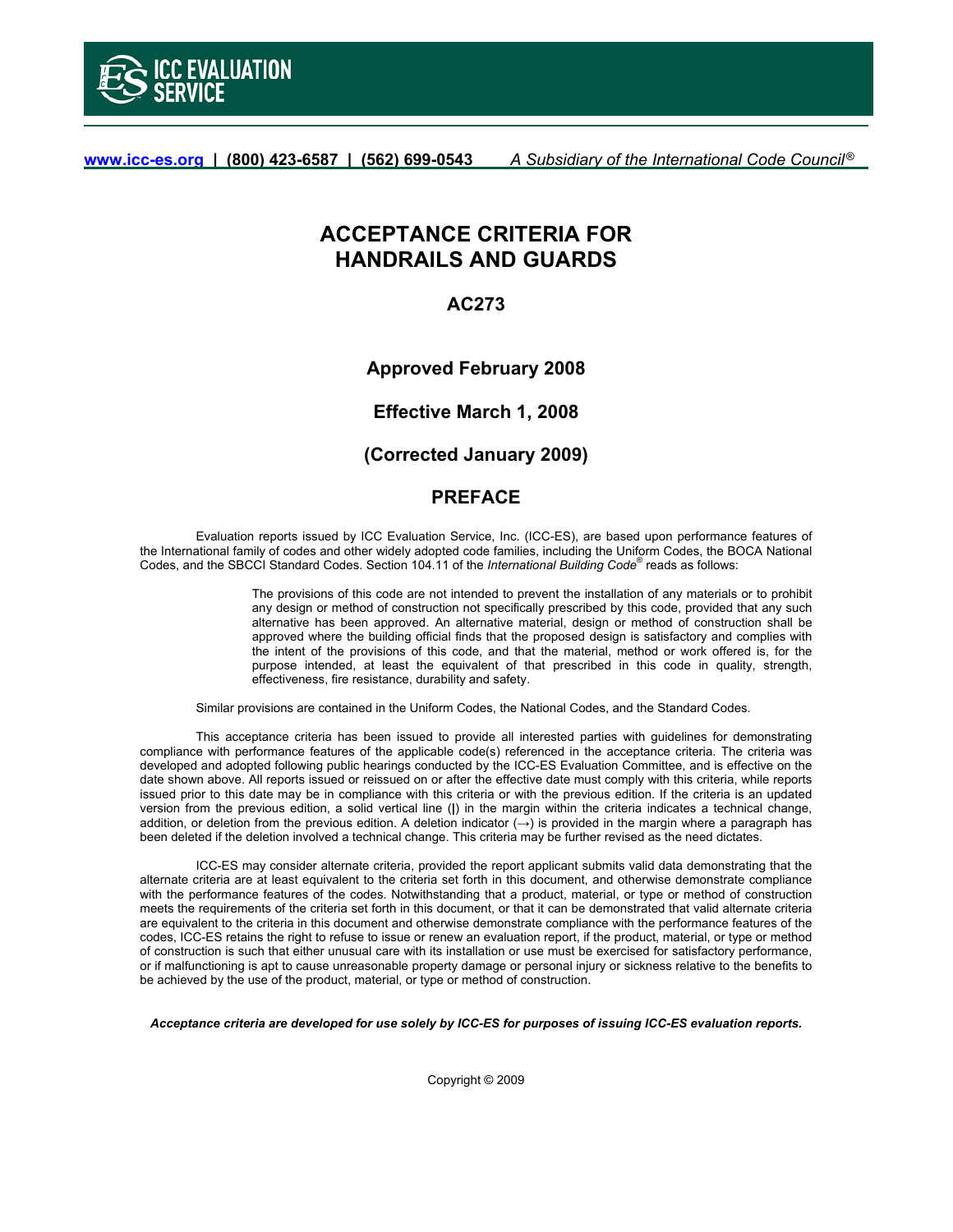# **ACCEPTENCE CRITERIA FOR HANDRAILS AND GUARDS (AC273)**

#### **1.0 INTRODUCTION**

**1.1 Purpose:** The purpose of this acceptance criteria is to establish requirements for handrails and guards to be recognized in an ICC Evaluation Service, Inc. (ICC-ES), evaluation report under the 2006 *International Building Code*® (IBC), the 2006 *International Residential Code*® (IRC) and the 1997 *Uniform Building Code*™ (UBC). Bases of recognition are IBC Section 104.11, IRC Section R104.11 and UBC Section 104.2.8.

**1.2 Scope**: This criteria is limited to handrails and guards used with interior and exterior ramps, stairways, balconies or porches. Components shall be produced from metal or wood, which are permitted to be interconnected to each other and to support structure with nonconventional connection methods.

The guards may be installed in residential and nonresidential buildings.

**1.3 Codes and Reference Standards:** Where standards are referenced in this criteria, these standards shall be applied consistently with the code (IBC, IRC or UBC) upon which compliance is based.

**1.3.1** 2006 *International Building Code*® (IBC), International Code Council.

**1.3.2** 2006 *International Residential Code*® (IRC), International Code Council.

**1.3.3** 1997 *Uniform Building Code*™ (UBC).

**1.3.4** BS EN 942:1996, Timber in Joinery—General Classification of Timber Quality, British Standards Institution.

**1.3.5** BS EN 1186:Part 2:1988, Timber for and Workmanship in Joinery, Specification for Workmanship, British Standards Institution.

**1.3.6** BS EN 1186:Part 3:1990, Timber for and Workmanship in Joinery, Specification for Wood Trim and its Fixing, British Standards Institution.

**1.4 Definitions:** 

**1.4.1 Baluster:** One of the supporting posts of a handrail or guard, usually rounded or vase-shaped.Class A

**1.4.2 Guard:** As described in Section 1002.1 of the IBC and Section R202 of the IRC. Also known as "guardrail" in the UBC.Composite Floor Panels and Ramps:

**1.4.3 Handrail:** As described in Section 1002.1 of the IBC and Section R202 of the IRC.

**1.4.4 Newel Post:** A post that supports a handrail at the bottom or at the landing of a staircase.

### **2.0 BASIC INFORMATION**

**2.1 General:** The following information shall be submitted:

**2.1.1 Product Description:** Complete information concerning handrails and guards. Components such as balusters, top rails, base rails, newel posts, newel bases, fasteners, and fittings shall be described as to materials, dimensions, physical properties, finishes, storage instructions, manufacturing process, and compliance with reference specifications.

**2.1.2 Installation Instructions:** Installation details and limitations, including assembly of components and attachment to supporting structure.

**2.1.3 Packaging and Identification:** A description of the method of packaging and field identification of the materials. Identification provisions shall include the evaluation report number.

**2.1.4 Field Preparation:** A description of the methods of cutting, erection, and assembly.

**2.2 Testing Laboratories:** Testing laboratories shall comply with Section 2.0 of the ICC-ES Acceptance Criteria for Test Reports (AC85) and Section 4.2 of the ICC-ES Rules of Procedure for Evaluation Reports.

**2.3 Test Reports:** Test reports shall comply with AC85.

**2.4 Product Sampling:** Products shall be sampled in accordance with Section 3.1 of AC85.

# **3.0 TEST AND PERFORMANCE REQUIREMENTS**

**3.1 Handrails:** Handrails shall comply with requirements in Section 1012 of the IBC, Section R311.5.6 of the IRC, or Section 1003.3.3.6 of the UBC. The following items must be addressed:

1. Handrail height from stair tread nosing.

2. Handrail extensions beyond stair treads.

- 3. Handrail terminations.
- 4. Handrail graspability.
- 5. Handrail continuity (transitions).

Newel posts shall be a minimum of  $2^{23}/_{32}$  inches (69 mm) square or have an equivalent cross section when supporting up to nine runs, and  $3^{17}/_{32}$  inches (90 mm) square or with an equivalent cross section when supporting more than nine runs.

**3.2 Guards:** Guards shall comply with requirements in Section 1013 of the IBC, Section R312 of the IRC, or Section 509 of the UBC. The following items must be addressed:

- a. Guard height.
- b. Opening limitations.

**3.3 Material Specifications:** Materials used to produce components shall comply with specifications referenced in the IBC, IRC, and UBC. As an alternative, timber components are permitted to comply with BS EN 942 and BS EN 1186. Determination of compliance shall comply with Section 4.1. Conditions of acceptance are that the components satisfy applicable requirements set forth in the specification.

**3.4 Class B Structural Requirements:** Handrails and guards and their attachments shall meet the requirements of Section 1607.7.1 of the IBC or Section 1611 of the UBC. Compliance shall be determined by structural analysis in accordance with applicable requirements in the IBC or UBC. Where the handrails and guards contain nonconventional connection methods, testing is permitted in lieu of structural analysis. Test procedures are as set forth in Section 4.2 of this criteria.

## **4.0 TEST METHODS**

**4.1 Material Specifications:** Components shall be evaluated for compliance with applicable material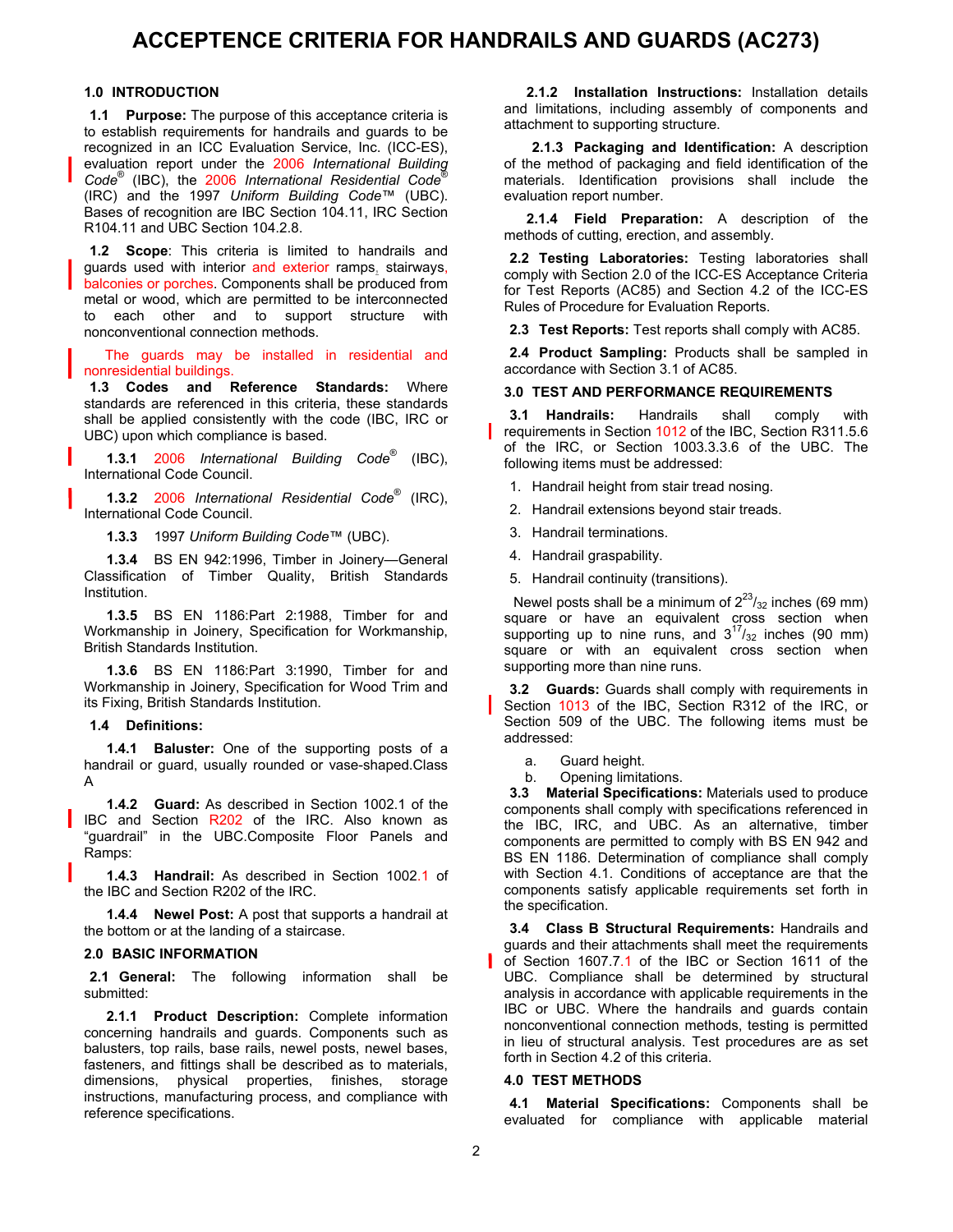#### **ACCEPTENCE CRITERIA FOR HANDRAILS AND GUARDS (AC273)**

specifications. Except where the specification describes sampling requirements, a minimum of three specimens shall be evaluated.

### **4.2 Structural Tests:**

**4.2.1 General:** The guard and handrail test specimens shall be constructed in the same manner as described in the manufacturer's published installation instructions referenced in Section 2.1.2 of this criteria. Each guard and handrail configuration for which recognition is desired shall be tested. Testing a "worst case" configuration is permitted to gain acceptance of a more substantial configuration without the need to test the more substantial system, provided acceptable data is submitted to ICC-ES to justify the selection of the "worst case" (weakest) configuration. Additionally, for those systems that utilize multiple methods of newel post base or baluster installation, component testing shall be as provided in Sections 4.2.5 and 4.2.6 of this criteria, respectively. The guard and handrail test specimen shall be defined as two newel posts at maximum center-tocenter spacing, and all components, and all connections used in the guard and handrail system, including the newel post base connection. The same test specimen shall be subjected to the in-fill load test (Section 4.2.2 of this criteria), the uniform load test (Section 4.2.3 of this criteria), and the concentrated-load test (Section 4.2.4 of this criteria), in that order. The specimen shall be loaded at a rate to achieve the specified loads between 10 seconds and 5 minutes. The specified test load shall be held for one minute before the load is released.

 Handrails and guards in or on one- and two-family dwellings under the IBC and IRC shall pass only the in-fill load test (Section 4.2.2 of this criteria) and the concentrated load test (Section 4.2.4 of this criteria).

**4.2.2 In-fill Load Test:** The test specimens shall be tested and shall be capable of satisfactorily resisting a load of 125 lbf (556 N) applied over a 1-square-foot  $(0.09293 \text{ m}^2)$  area normal to the in-fill. The in-fill is considered to be the load-resisting elements between newel posts, such as intermediate rails, balusters or panel fillers. The load shall be applied at a position on the in-fill that will represent the "least resistance to" loading and deflection in the outward direction. The guardrail system (guard and handrail) is considered to pass if there is no failure, nor evidence of disengagement of any component, nor visible cracks in any component.

**4.2.3 Uniform Load Test:** The top rail of the guard and handrail test specimens shall be subjected to a single test where a maximum uniform load of 125 lbf/ft (1.82 kN/m) is applied vertically and in an outward direction at an angle of 45 degrees from horizontal. For purposes of this test, quarter-point loading shall be deemed to be equivalent to uniform loading. The guard and handrail system is considered to pass if there is no failure, nor any evidence of disengagement of any component, nor visible cracks in any component.

**4.2.4 Concentrated Load Test:** Two separate tests on each specimen shall be conducted, where a test load of 500 lbf (2.22 kN) is applied at the midspan of the top rail and at the top of a single post in an outward direction. In both cases, the load shall be continuously applied horizontally and normal to the top rail at the maximum guard and handrail system height. When the applied load

reaches 200 lbf (0.89 kN), the deflection at the point of loading shall be recorded. The allowable deflection for the system at 200 lbf (0.890 kN) shall not exceed either one of the following allowable deflection limits:

a. The sum of the rail (guard) height, *h* (in inches/mm), divided by 24 plus the effective rail length, *l* (in inches/mm), divided by 96, or (*h*/24 + *l*/96). Where the effective rail length is the distance between the edges of the posts, the deflection at the midspan of the top rail (guard) is measured relative to the center of the two posts (i.e., it does not include post deflection).

b. The effective newel post height (vertical support) divided by 12, or  $\binom{h}{12}$ , where the effective newel post (vertical support) height is the distance from the top of the top rail to the first point of fastener connection to the supporting construction.

Additionally, the mounting of handrails shall be such that the completed handrail and supporting structure are capable of withstanding a load of at least 500 lbf (2.22 kN) when determined by tests. The applied load shall be applied in the most restrictive direction and location on the rail.

**4.2.5 Newel Post Base Performance:** When evaluation of multiple newel post bases and attachment methods, in addition to the one evaluated in the assemblies described in Section 4.2.1 of this criteria, is required, testing of the individual newel post may be used in lieu of retesting the entire guard and handrail system. The test specimen shall consist of a post, a portion of guard or handrail attached on each side of the post in accordance with the installation instructions described in Section 2.1.2 at the appropriate rail height, and the specific newel post base to be evaluated. The supporting construction that the newel post base is attached to shall be consistent with the type of material that the specific attachment is designed for, and shall be capable of resisting the required test load. Each newel post base attachment method shall be tested with a minimum of three test specimens. If the average ultimate horizontal load, as described in the second paragraph of this section (Section 4.2.5), of any of the tests varies by more than 20 percent from the average ultimate load, at least three additional tests shall be conducted unless the lowest of the initial three test values is used. The ultimate load shall be the average of the six tests as described in the second paragraph of this section (Section 4.2.5). The test report shall provide a clear description of the newel post base and fastener layout/spacing utilized in the test setup.

The newel post shall be tested to failure when the test load is applied in the outward direction with regard to the newel post base attachment method. Failure shall be when evidence of visible damage or disengagement occurs. The load shall be applied through the short portions of top rail attached on each side of the newel post. The maximum allowable span that the newel post base and/or attachment method will support shall be determined as the average ultimate load divided by 125. If the maximum allowable span of the newel post base is less than that of the maximum guard and handrail system, the evaluation report shall contain a Condition of Use outlining the span limitations for the corresponding newel post base/attachment method.